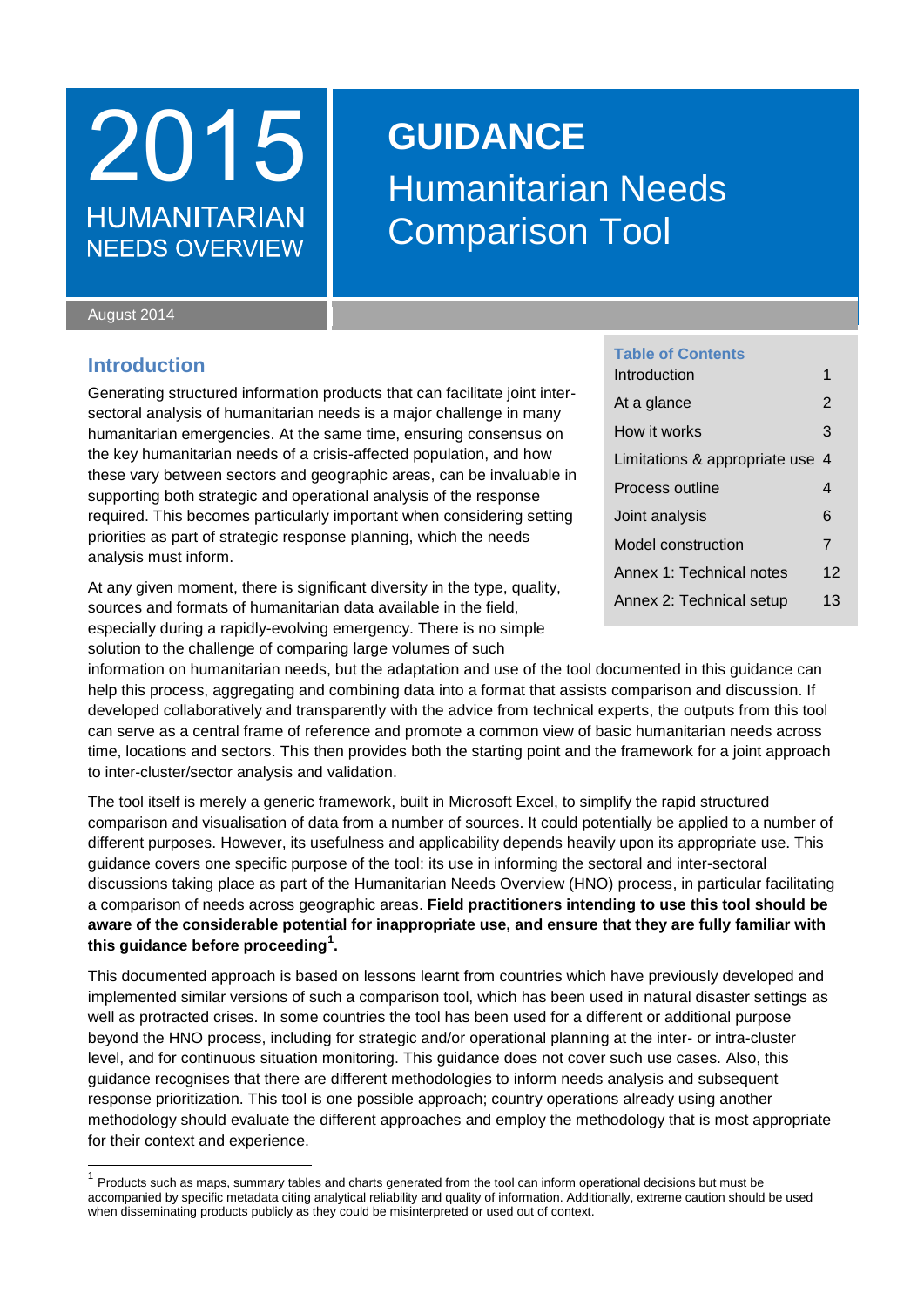## <span id="page-1-0"></span>**AT A GLANCE: USING THE HUMANITARIAN NEEDS COMPARISON TOOL**

- 1. **Purpose**. The tool provides a structured way to compare humanitarian needs, impacts and vulnerabilities across geographic areas and sectors, combining data on different aspects of the crisis and from different sources together in a consistent way. The resulting heat maps provide an easy-tounderstand overview of how needs vary, and these can inform (not replace) the needs analysis component of the HNO and the prioritisation discussions of the SRP.
- 2. **How it works**. The HCT and ICCG define the construction of a 'composite index' which combines data from many different indicators or datasets, grouped in domains (themes), into a single score: a shorthand for the overall humanitarian needs. This score is then calculated for each geographical subdivision and plotted onto a 'heat map' - a visualisation of how needs differ across areas. Per-domain scores can also highlight differences between themes.

| 1. Model structure                                                                                                                                                                                                                                                                                                                                                                                                                                             | 2a. Indicator selection and                                                                                                                                                                                                                                                                                                                                                                                              | 2b. Data consolidation                                                                                                                                                                                                                                                                                                                                                         | 3. Joint analysis                                                                                                                                                                                                                                                                                                    |
|----------------------------------------------------------------------------------------------------------------------------------------------------------------------------------------------------------------------------------------------------------------------------------------------------------------------------------------------------------------------------------------------------------------------------------------------------------------|--------------------------------------------------------------------------------------------------------------------------------------------------------------------------------------------------------------------------------------------------------------------------------------------------------------------------------------------------------------------------------------------------------------------------|--------------------------------------------------------------------------------------------------------------------------------------------------------------------------------------------------------------------------------------------------------------------------------------------------------------------------------------------------------------------------------|----------------------------------------------------------------------------------------------------------------------------------------------------------------------------------------------------------------------------------------------------------------------------------------------------------------------|
| and setup                                                                                                                                                                                                                                                                                                                                                                                                                                                      | definition                                                                                                                                                                                                                                                                                                                                                                                                               | and output preparation                                                                                                                                                                                                                                                                                                                                                         |                                                                                                                                                                                                                                                                                                                      |
| ICCG or smaller working group<br>of experts agree on how the<br>index will be structured (see<br>example diagram below). This<br>is adapted to each country<br>context.<br>Main components (e.g.<br>$\bullet$<br>underlying factors, current<br>status, trends and risks)<br>Domains to include (e.g.<br>$\bullet$<br>grouping by issues or<br>themes instead of by<br>cluster)<br><b>Responsibilities</b><br><b>OCHA</b> conducts technical<br>setup of tool. | Domain experts evaluate<br>available secondary data<br>and identify indicators which<br>best illustrate the underlying<br>situation, taking into account<br>Data availability<br><b>Reliability</b><br>$\bullet$<br>Appropriate definitions,<br>thresholds and weightings<br>are defined for each<br>indicator.<br>OCHA and IMWG supports<br>with advice on data<br>availability and correct<br>definition of thresholds | Data is obtained and<br>populated as appropriate at<br>the sub-national or national<br>level, according to the<br>defined indicators.<br>Data is reviewed by<br>domain experts. Where<br>necessary, indicators and<br>definitions are revised or<br>replaced to accommodate<br>field realities.<br>OCHA consolidates data<br>from all domains and<br>produces heat map outputs | Heat maps are<br>validated and then<br>used by the HNO<br>joint analysis team to<br>inform their<br>identification of key<br>humanitarian issues.<br>They are used only in<br>conjunction with<br>other evidence (such<br>as in-depth needs<br>assessments, views<br>of affected<br>population, expert<br>knowledge. |

**3. Process**. This dovetails with the HNO process steps described in the HNO guidance.

- **4. How to use**. Technical experts must be involved in setting up the model in accordance with this guidance to ensure its relevance and robustness (within the situational constraints). Outputs must be used carefully to minimise inappropriate use, with appropriate disclaimers and direct acknowledgement of their limitations. The impact of variances in data reliability and availability must not be considered at each stage. The tool serves as a starting point only for a joint analysis, and does not replace it. It is designed to be used as an integral part of a wider HNO and joint analysis process and should not be used as a standalone product.
- 5. **Support**. Contact OCHA (country office or Programme Support Branch in Geneva) for technical & setup support. Global clusters can advise on indicator selection & definition, and appropriate use.

| Composite index               | Needs gap                |                              |         |                                  |                                                    |                                               |                          |             |                                        |                                      |                  |                    |                |                    |
|-------------------------------|--------------------------|------------------------------|---------|----------------------------------|----------------------------------------------------|-----------------------------------------------|--------------------------|-------------|----------------------------------------|--------------------------------------|------------------|--------------------|----------------|--------------------|
| Components<br>(process model) | Population               |                              |         |                                  | Underlying factors                                 |                                               | <b>Current status</b>    |             |                                        |                                      | Trends and risks |                    |                |                    |
| Domains (themes)              | Popn in need             |                              |         | <b>Baseline</b><br>Vulnerability |                                                    | Epidemic<br>Conflict                          |                          |             |                                        | <b>Disaster risk</b>                 |                  |                    | Conflict trend |                    |
| Indicators (data)             | of IDP <sub>S</sub><br># | displaced<br>$ \mathcal{S} $ | Poverty | ೆ<br>narkets<br>cess             | children<br>women<br>ð<br>la <sub>ia</sub><br>$\%$ | 15<br>minorities<br>8 <sub>0</sub><br>Presend | <b>ndicato</b><br>Health | cator<br>ρ£ | Protection<br>ndicator #1<br>indicator | $\frac{1}{2}$<br>catol<br>ã<br>inali | Flood-prone      | quality<br>Shelter | Social tension | ncidents<br>iplent |

Example of the composition of a needs index. For illustrative purposes only. Each country develops and adapts the model to their own context.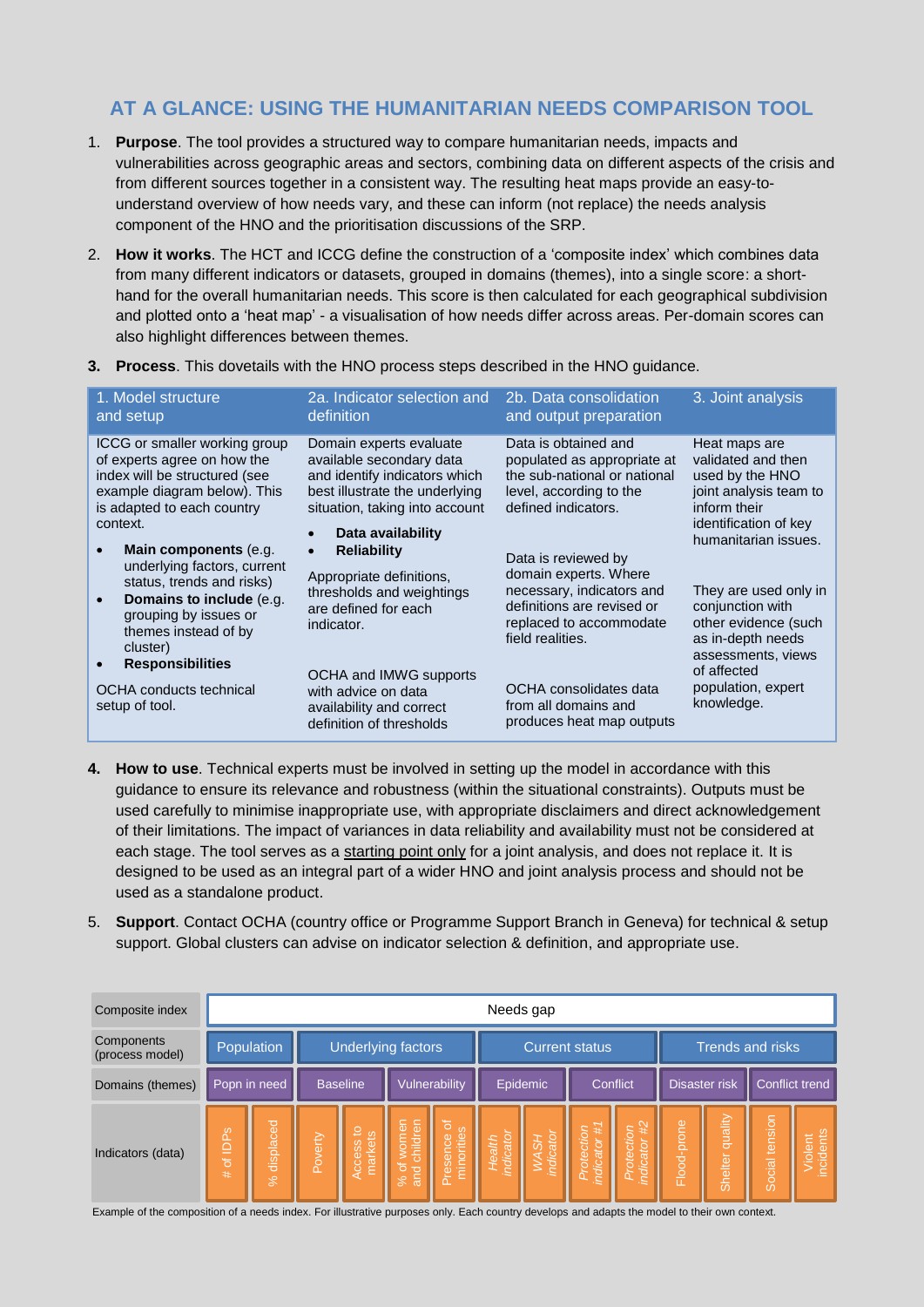## <span id="page-2-0"></span>**How it works**

The comparison tool framework makes straightforward the creation and management of a composite measure<sup>2</sup>, which combines information from a number of different user-selected indicators into one index. This index can then be visualised and its values compared to highlight trends and differences. This is a widely-used technique to permit multi-dimensional comparison, employed for example in the formulation of the Human Development Index (HDI) and its related indices.

The index (or indices) generated by the tool in this case refers to a combined 'score' based on a set of humanitarian needs indicators chosen carefully to illustrate the different dimensions and aspects of a particular humanitarian context, either within a particular theme (or 'domain') or across several. By calculating this score for each of a set of geographical subdivisions, a visual comparison of the situation is obtained which then informs further analysis and validation.

Key to the approach's strength is that it allows the 'distillation' of large volumes of needs assessment reports, expert judgement and other data sources to their key components. Providing that these components – and how they are combined – are wisely chosen through a collaborative approach based on an analysis of available data, this then allows the results to be compared across geographical areas and themes. In this way the tool's outputs can be viewed as a 'shorthand' common view of humanitarian needs – easily understood and an excellent place to begin the sectoral and inter-sectoral needs analysis that is required to support strategic decision making.

#### **Key features**

- The tool is provided without pre-defined indicators. Users are required to develop their own indicators in consultation with the stakeholders of the tool.
- Indicators are grouped together by 'domains' typically a thematic grouping of humanitarian indicators. A domain may represent a humanitarian cluster or sector, or a cross-cutting theme such as displacement or access. The tool generates index scores for each domain, as well as a combined score across all domains.

### **Example**

 $\overline{\phantom{a}}$ 



Figure 1 shows the standard output of this indicator-based comparison tool: a 'heat map'. In this case, individual indicators of humanitarian needs in South Sudanese counties with IDPs have been scored and combined to create an overall index – reflecting the severity of needs - and compared at the county level.

**Figure 1: Comparison of severity of humanitarian needs, South Sudan 2014.**

<sup>2</sup> A composite measure combines together several different indicators or measures into a single number. It provides an overall 'score' calculated using these different inputs, which thus allows a numerical comparison of more complex concepts than can be expressed in a single indicator.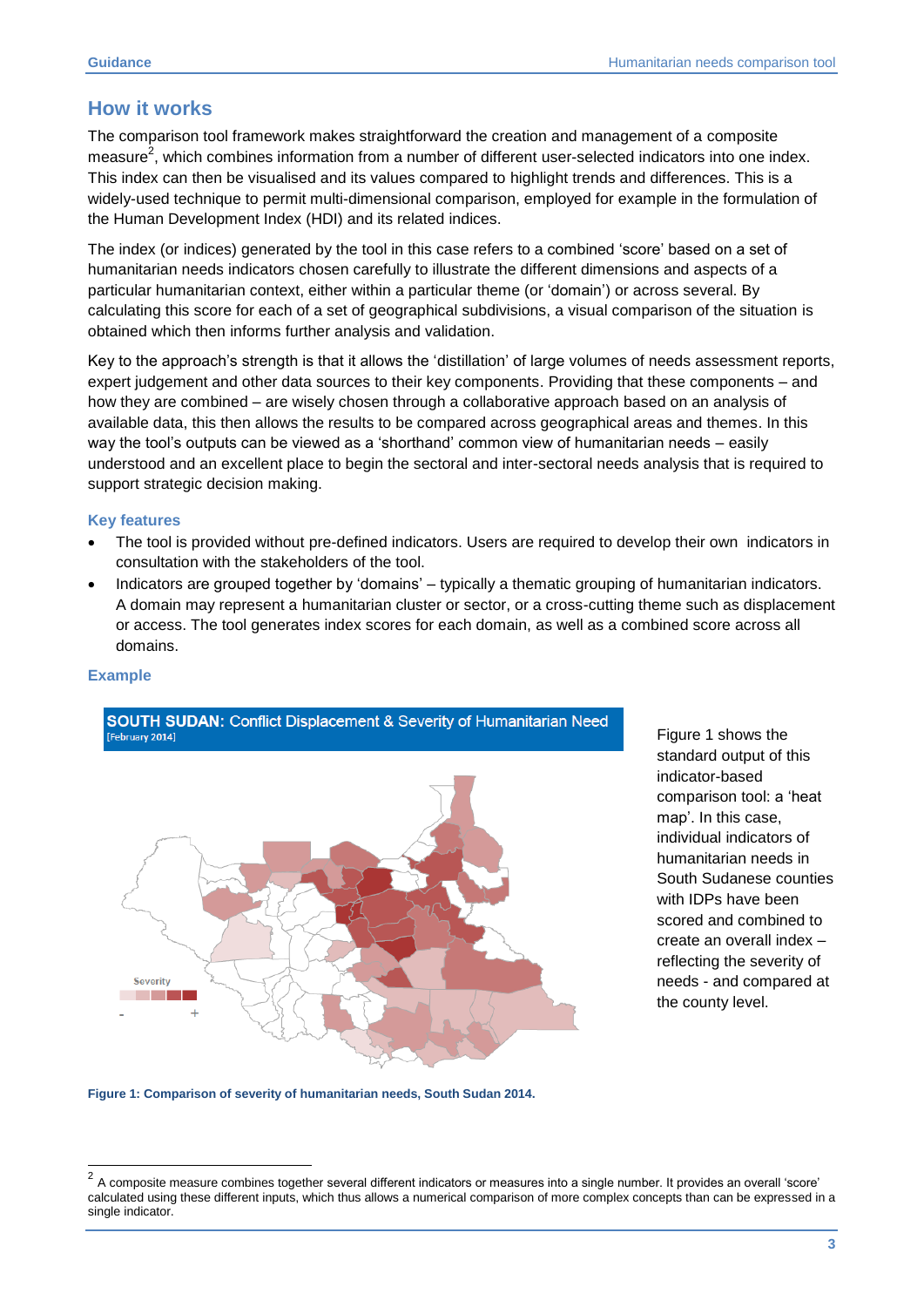## <span id="page-3-0"></span>**Limitations and appropriate use**

As explained above, the Excel tool itself merely provides the architecture to enable the comparison process. It is constructed generically and is flexible enough to allow it to be tailored to the technical capacity and information environment where it is being deployed. However, the usefulness of its outputs does depend on its correct use, which is underpinned by two components:

## **Managing inputs**

To ensure that the tool's heat map outputs reflect the actual humanitarian situation as closely as possible, a careful and appropriate selection of its inputs – the domains and indicators – is vital. This initially requires an inter-cluster process to decide on the overall purpose of the tool (for example, measuring current needs, vulnerability, risks etc.)<sup>3</sup>. Once this is agreed, consensus is built around which domains to include by evaluating the particular humanitarian context (sudden-onset disaster, continuing conflict etc.), and highlighting key thematic issues.

Following this, the technical expertise of domain experts (within each cluster, for example) is used to decide on the indicators themselves. This includes a consideration of relevance, data availability and reliability for each potential indicator, a determination of the appropriate thresholds to represent different levels of need, and the relative weighting to apply to each chosen indicator.

### **Interpreting outputs**

Appropriate use depends on a careful analysis and interpretation of the results, both at the domain and the overall level. **The outputs of the model serve as a useful starting point for strategic comparison and can be used to provide the basis for an overall, informed decision-making process where it is deemed to be useful. It should never replace a subsequent in-depth inter-sector analysis, but be used as an input to it.** If this process highlights the inappropriateness of the model or major limitations within the data which make the results less relevant, the model should be revised and improved, for example through the reconsideration of the choice of domains and indicators.

Because of the high level of variation in data quality and availability in humanitarian contexts, the indicators chosen to represent humanitarian needs may vary from highly-robust measurements following international standards (such as infant mortality or levels of severe acute malnutrition), to less-robust 'expert judgements' which serve as a proxy where measured data is scarce. These differences between 'data-rich' and 'datapoor' environments will affect the robustness and precision of the resulting index. Therefore, the analytical process particularly in the latter context should focus on identifying and explaining the larger trends, similarities and differences which emerge from the tool, and not place too great an importance on individual results at the detailed level.

The tool's outputs should always be interpreted bearing in mind the parameters with which it was set up. For example, if relative rankings rather than absolute measurements have been used<sup>4</sup>, the 'least affected areas' on a map may still be severely affected. For this reason, it is essential that a concise overview of the relevant parameters and an indication of robustness always accompanies the outputs, to limit their out-of-context and potentially inappropriate use.

## <span id="page-3-1"></span>**Process outline**

The key steps required to implement the comparison tool in support of the HNO are as follows:

**1. Concept presentation**. Successful implementation of the tool at a country level requires full ownership of cluster/sector lead agencies and their members and the Humanitarian Country Team. As soon as possible after the launch of the HNO process (or at the opening workshop), an inter-sectoral meeting is held to introduce the comparison tool and discuss whether and how it will be used. This discussion should summarise the purpose and the limitations of the tool, as outlined in this guidance, and allow ample consultation on the underlying concepts and level of commitment required to carry out the exercise.

<sup>-</sup>3 The later section on 'Process model [\(tool parameters\)](#page-6-0)' provides greater detail on recommended approaches.

<sup>4</sup> The later section on '[Measurement model \(indicator selection\)](#page-9-0)' provides further information on relative vs absolute measurements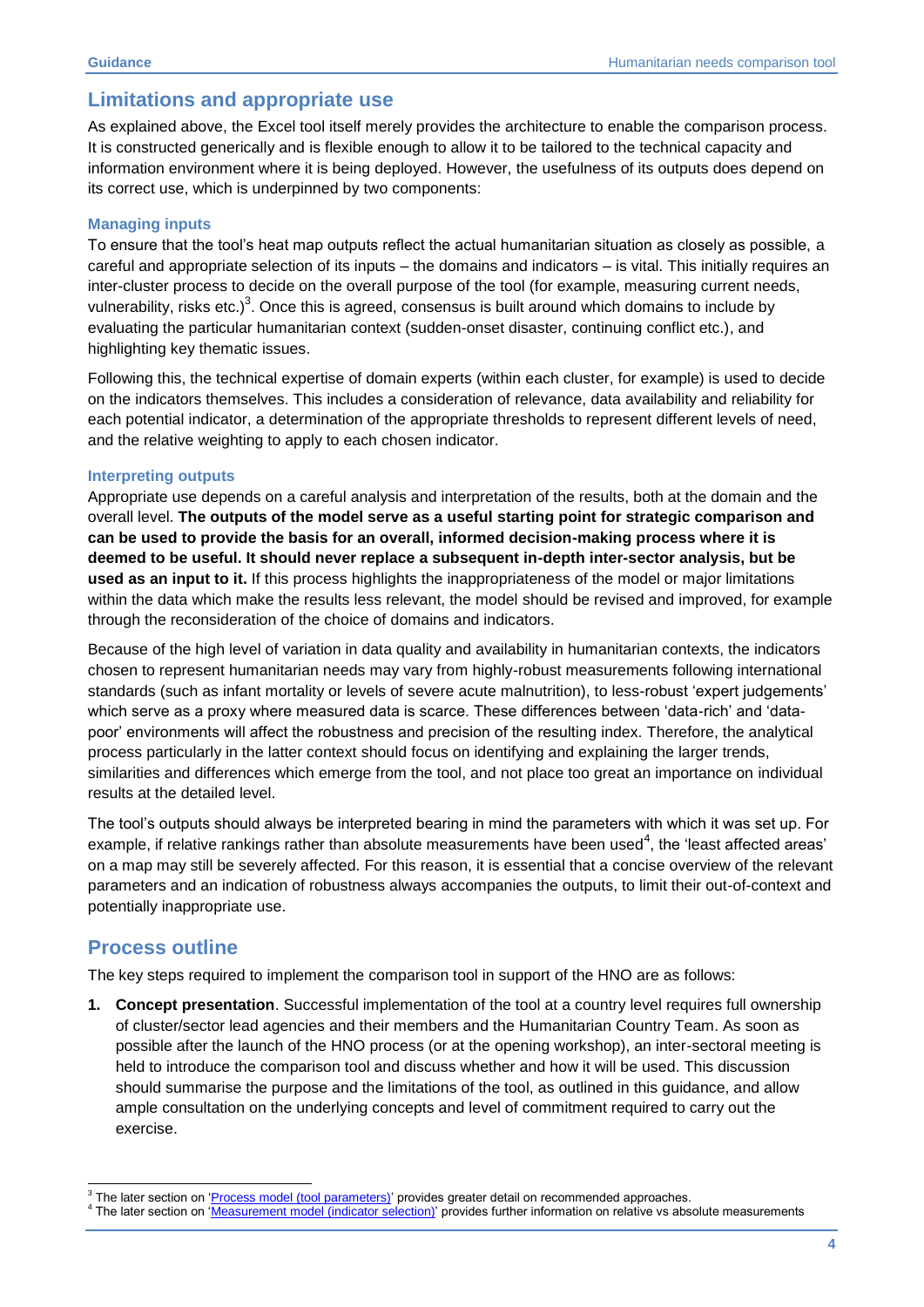- **2. Timeline**. The recommended timeframe for the exercise is about 3 weeks, but can also be shortened if required. A sequence of steps similar to that illustrated in the table below should be agreed upon.
- **3. Tool parameters**. Decisions are made either through consensus at the inter-cluster meeting, or a smaller inter-cluster working group is formed to study and take decisions as appropriate to decide on the overall purpose, establish which domains to include and assign domain responsibilities. *See ['Process](#page-6-1)  [model \(tool parameters\)'](#page-6-1) below*.
- **4. Setup**. OCHA conducts the technical setup of the tool, and shares it with clusters and technical experts.
- **5. Indicator selection**. Within each domain, technical experts meet to review secondary data (an essential part of the HNO process irrespective of the use of this tool), and decide on the best indicators which conform to the guidelines established in the tool parameters, balancing theoretical indicator relevance with actual availability of data, and seeking to reuse previously-used indicators where possible (to support monitoring and multi-year needs analysis). Referring to recommendations made at the global level (or consulting directly with global cluster experts), they then agree on categories, thresholds, weights and reliability scoring (the measurement model). The indicators are inserted directly into the tool itself. *See ['Measurement model \(indicator selection\)'](#page-8-0) below*.
- **6. Data provision**. Data managers (often cluster IM focal points) within each domain populate the tool with available data. This can occur at the sub-national or national level, or both. However, if done by different groups at national and sub-national level it needs to be ensured that they are using the same methodology/criteria for populating the tool.
- **7. Consolidation**. Each domain group returns the tool to OCHA, where it is then consolidated with the data from the other domains and used to publish both domain-level and inter-domain analyses (heat maps) as the principal outputs from the model. The results are disseminated to all stakeholders.
- **8. Joint analysis**. At an inter-cluster meeting to conduct joint analysis, the results from the tool (heat maps, for example) are presented, discussed and validated. The findings are then analysed and interpreted in conjunction with all other available data, including cluster-level secondary data reviews, situational analyses, crisis impact evaluations, in-depth assessments etc. The principal outputs of this meeting are sectoral and inter-sectoral analyses of needs, which may include consideration of absolute or relative severities across geographic regions, differentiation of key needs by areas and some form of ranking or prioritisation which can inform the strategic response planning process. *See ['Joint analysis'](#page-5-0) below*.
- **9. Drafting**. The HNO report drafting process, including the sectoral chapters, may also be informed by the tool outputs.

| Presenting the concept of the comparison tool by inter-cluster coordination mechanism                                   |  |  |
|-------------------------------------------------------------------------------------------------------------------------|--|--|
| and the Humanitarian Country Team                                                                                       |  |  |
| Adaptation of the comparison tool                                                                                       |  |  |
| a. Inter-sectoral agreement on tool parameters, included domains                                                        |  |  |
| b. Domain experts (often clusters) evaluate available secondary data and identify 1-3 relevant indicators for assessing |  |  |
| needs                                                                                                                   |  |  |
| c. OCHA formats the templates and advises on consistency between domains                                                |  |  |
| The comparison tool shared with responsible group of subject matter experts for each domain                             |  |  |
| The subject matter experts with support of the domain (cluster) IM fill in the matrix and return the template to OCHA   |  |  |
| OCHA CO compile information from all domains and produce outputs                                                        |  |  |
| Joint analysis with cluster representatives and technical experts where outputs are presented and discussed,            |  |  |
| and comparison and prioritisation decisions are made as appropriate; if possible representatives from the affected      |  |  |
| population should be invited to this analysis process                                                                   |  |  |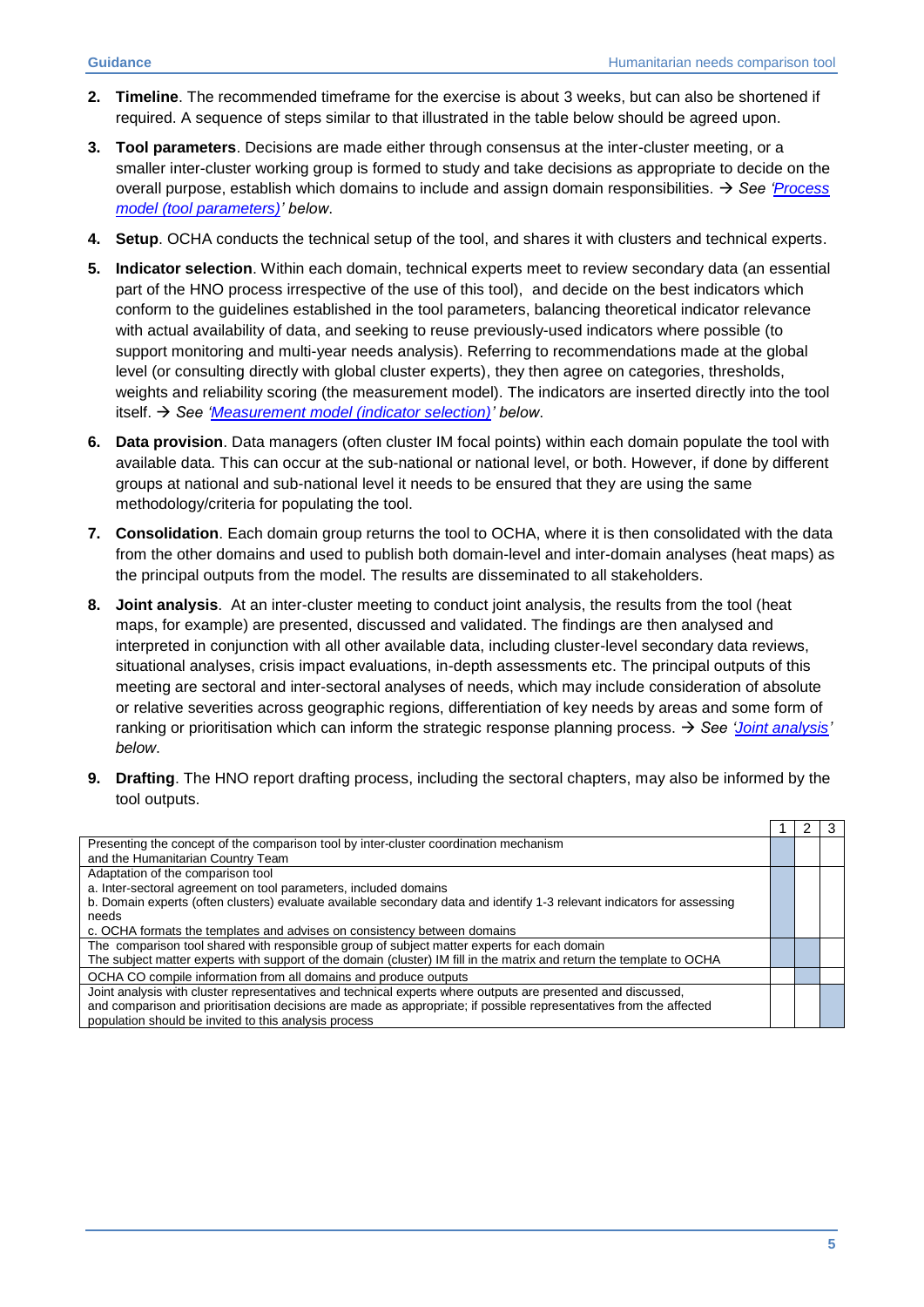1

## <span id="page-5-0"></span>**Joint analysis**

Joint analysis is an integral part of the Humanitarian Needs Overview process, regardless of whether this tool or an alternative comparative approach has been used. Further guidance on the format and procedure for conducting this analysis can be found in the HNO guidance document. Main considerations specific to the use of the comparison tool during the joint analysis of the HNO process are as follows (see also 'interpreting outputs' above):

- Presentation of the results and inter-sectoral discussion of both the domain-specific and the overall outputs. Depending on the context, available data and applicability of the domain-level analysis to predominant humanitarian themes and/or clusters, it may be decided that one or some of the domainspecific heat maps (rather than the overall, inter-domain maps) are the most useful and relevant in illustrating needs. Maps can be used as appropriate. However, it should made clear that the heat maps should never be used as stand-alone product(s) and without an appropriate narrative, legend and disclaimer to highlight the limitations/methodology used in a transparent way
- Comparison of needs. Discussion should focus on highlighting and explaining the main differences, similarities and trends which the heat maps illustrate. Reasons for differences should be discussed and agreed, with the appropriate contextualisation and expert interpretation that can inform a more nuanced analysis. This may focus on a comparison of geographic areas as well as of different domains, or of underlying factors vs current impact vs risks<sup>5</sup>. This exercise may culminate in an agreed ranking of severity, and may already incorporate non-needs-based considerations such as access or response capacity.
- This should ultimately contribute to the identification of 'key humanitarian issues' a central output of the HNO process which will inform the response analysis component of the strategic response plan.
- <span id="page-5-1"></span> Prioritisation of response is an important component of the strategic planning process which normally follows an HNO, in order to ensure both that assistance is delivered as a priority to areas and/or domains where it is most needed, and that scarce funds are allocated appropriately. When used in conjunction with information on access and response capacities and within the overall framework of the agreed humanitarian issues and strategic objectives, the outputs from this tool can directly inform this prioritisation process.

<sup>&</sup>lt;sup>5</sup> More information on these distinctions can be found in the '*Process model (tool parameters)*' section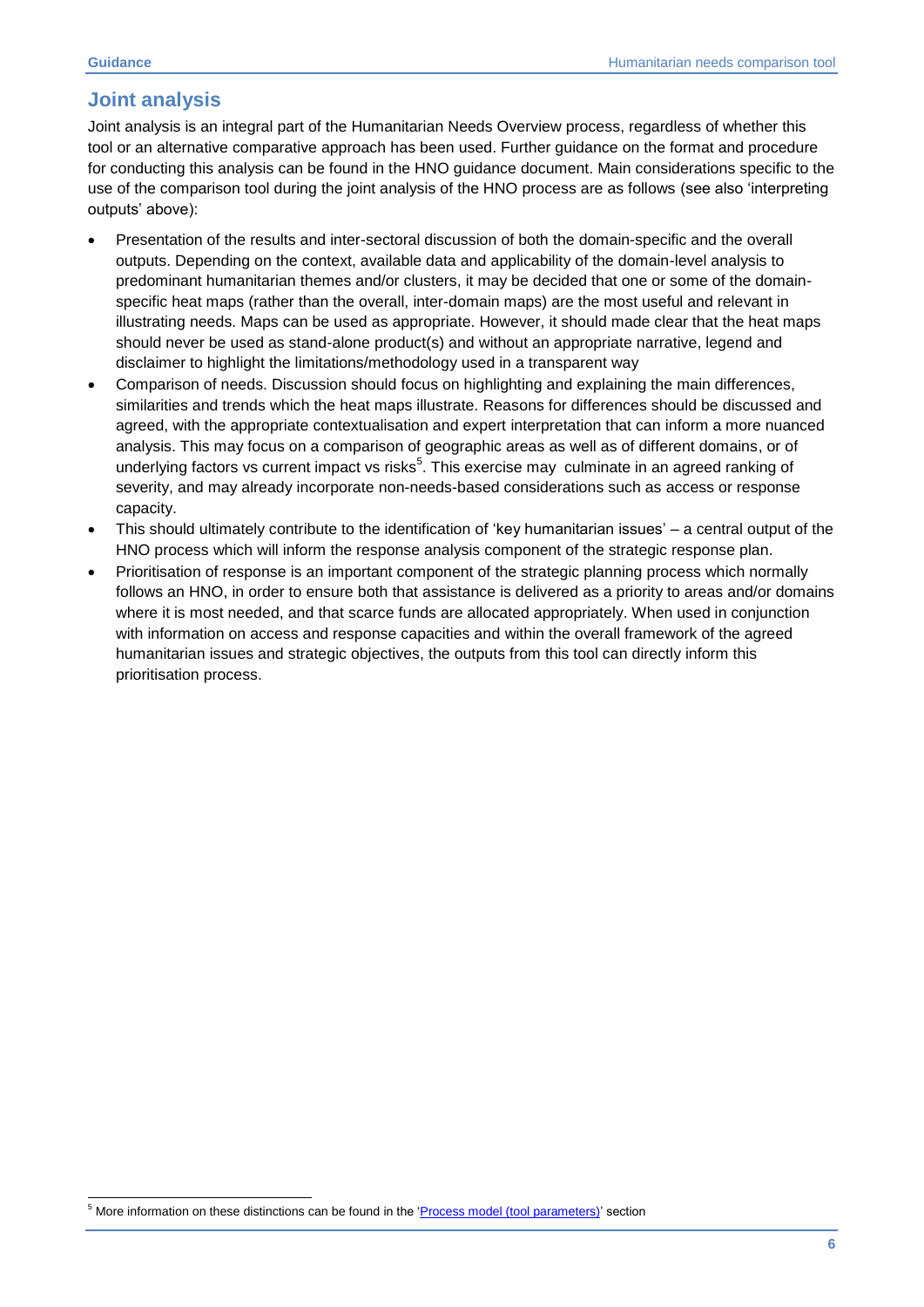## <span id="page-6-0"></span>**Model construction**

The following section provides more technical detail on the construction of the process, data and measurement models. It should be used to guide the inter-cluster or technical working group which establishes the tool parameters, as well as the technical experts within each domain who select the indicators.

Even greater technical detail suitable for data managers and statisticians is provided in the [Annex.](#page-11-0)

## **Key features**

The following features of the tool should be kept in mind when in the planning phase:

**The tool is provided with no pre-defined indicators**. The tool is built with functioning placeholders for the indicators. Users are required to develop their own indicators in consultation with the stakeholders of the tool. As guidance, the IASC maintains a list of standardized humanitarian indicators<sup>6</sup> that can serve as a starting point, or existing humanitarian indicators currently being tracked in-country can be integrated with the tool.

**Indicators are grouped by domains:** the tool allows the user to group indicators by domain (the orange boxes in Figure 2). Typically each domain is a thematic grouping of humanitarian indicators. When the value for each indicator is entered, the tool combines their scores to generate the index (an overall score) for the domain. A domain may represent a humanitarian cluster or sector, or a cross-cutting theme. Domain scores can then be combined with other domains to give an overall index, or considered individually.

**Indicators within each domain can have different relative importance**. By adjusting the possible range of scores for individual indicators within a domain, the user can control the relative influence of each indicator on the domain's index (i.e. variable weighting of indicators within a domain). The indicators are combined additively for this purpose.

#### **Domain indices are normalized to a percentage score before combination with other domains**.

Domain indices are always represented as a percentage of the maximum possible score for the domain. In this way no single domain has more influence in the overall index which combines multiple domains (i.e. equal weighting of each domain relative to other domains). The domains are combined multiplicatively to further ensure equal balance. If users wish to weight domains relative to each other the tool can be adjusted in individual circumstances to include this functionality.

**'No data' and a score of 0 are handled differently**- meaning that there is no bias towards information-rich locations over those that are missing data points<sup>7</sup>. Areas of missing information are automatically mapped and highlighted in order to see limitations in the model and inform assessment planning. Missing indicator scores does not reduce the score for that domain.

### <span id="page-6-1"></span>**Process model (tool parameters)**

Agreement must be reached on the tool parameters before indicators are selected. Whilst it may seem an obvious choice to define the model around the traditional humanitarian sectors or clusters and then proceed immediately to indicator selection, this approach bypasses the importance of the inter-sectoral themes and issues which define a humanitarian crisis. Key decisions should therefore first be made at an inter-cluster level – either through larger consensus or the proposal of a smaller working group – on the following:

**A. What the tool will be used to measure**. In simple terms, the process model defines what you want to measure, and the basic formula behind it. It explains the overall purpose of the tool. Each component of the process model will then link to one or several domains in the data and measurement models. The MIRA framework<sup>8</sup> provides a useful guide. Common alternatives are presented below.

1. A process model focusing on **current needs only** can nevertheless distinguish between the underlying factors driving the crisis (pre-existing conditions, baseline indicators and vulnerabilities), and the main crisis characteristics in terms of impact on status (health, protection etc.). It should also

 6 The humanitarian indicator registry, available at [http://ir.humanitarianresponse.info](http://ir.humanitarianresponse.info/)

<sup>7</sup> Ensuring consistency between application of '0' and 'no data', requires appropriate definition of thresholds. See 'Measurement model (indicator selection) for more detail. 8

The MIRA Framework is available at<https://www.humanitarianresponse.info/programme-cycle/space/document/mira-framework>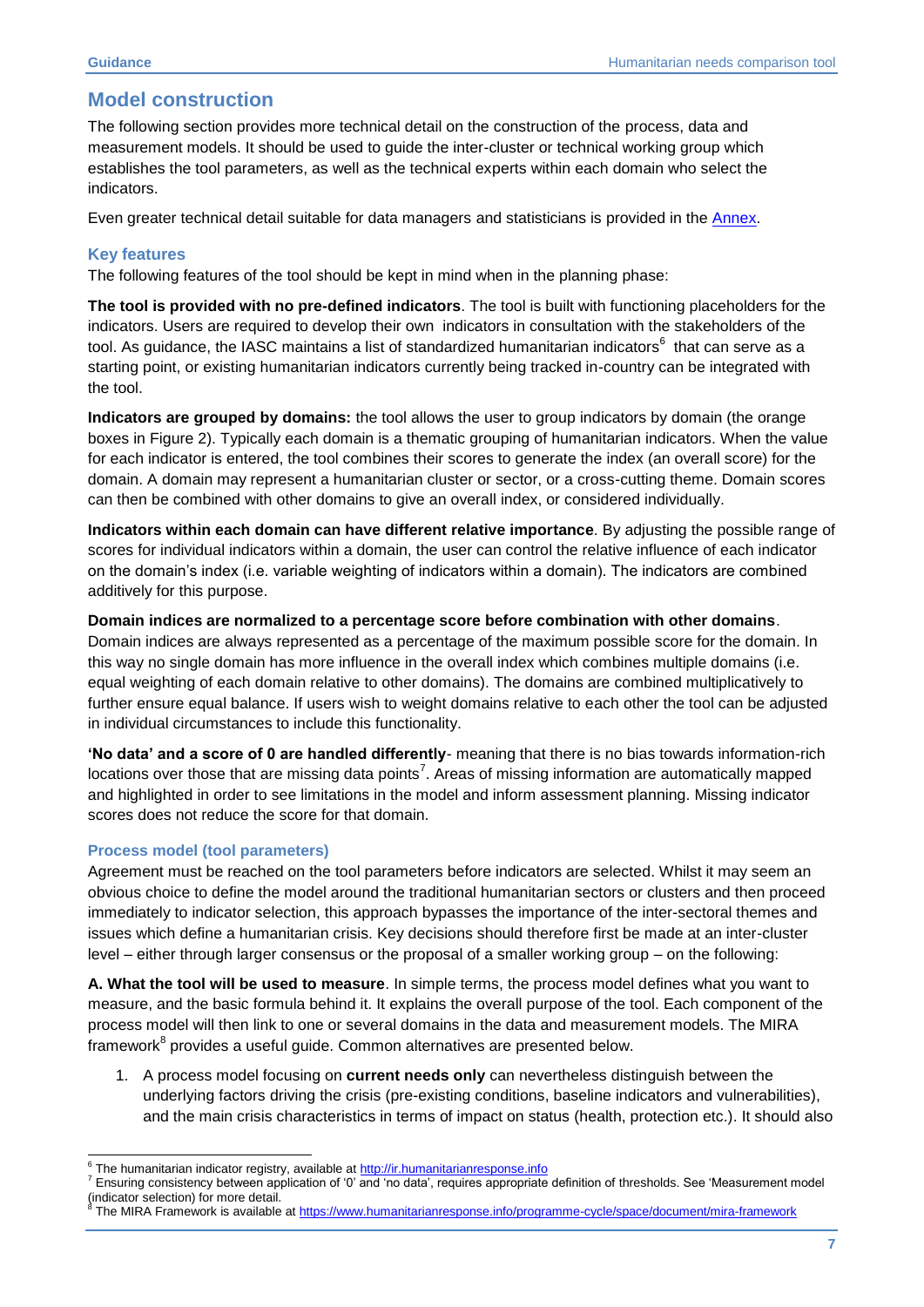incorporate some measure of the size of affected population, key to assessing the relative importance of needs:

#### *Basic needs gap = Population \* Underlying factors \* Current status*

2. In **sudden-onset disasters**, this model should be expanded to include a measure of the exposure to disruption – hurricane wind-speeds, for example, or earthquake intensity.

*Sudden-onset needs gap = Population \* Exposure to disruption \* Underlying factors \* Current status*

3. Particularly in situations of **continuing conflict** or for **preparedness** purposes, the model can also include trends and risks, which evaluate how humanitarian needs are likely to evolve over the subsequent time period<sup>9</sup>.

*Continuing needs gap = Population \* Underlying factors \* Current status \* Trends & risks*

4. For certain analyses, or as a next step, the model can be extended to incorporate measures of '**abilities to respond**' such as access or response capacities to inform strategic response planning.

### *Response gap = Needs gap \* Abilities to respond*

The choice of model may differ depending on context as well as data availability, though models 2 and 3 are recommended for sudden-onset and continuing conflict situations respectively. Model 1 may be most appropriate for data-scarce or relatively static situations, while model 4 should only be used as a subsequent step after the HNO, when considering response prioritisation as part of the SRP process.

**B. Which domains will be included**. Each component of the process model can be interpreted as a 'domain' (or several domains) within which indicators are used to measure the contribution of each domain to the overall score. Common inter-sectoral themes or issues may serve as better proxies of underlying needs. For example, if a major humanitarian issue is cholera, it may be worth defining this as one domain and populating it with non-sector-specific proxy indicators known to be correlated closely with cholera (such as flooding risk) – which may then inform strategic planning for both WASH and Health. Displacement (as measured by IDP numbers, for example) may be another common theme. The following table provides guidance on the appropriate selection of domains. Each component should be represent by as few domains as possible, to balance a clarifying reduction to key components with a consideration of the complexity of the humanitarian situation.

| <b>Process model component</b> | <b>Example domains</b>                                          |
|--------------------------------|-----------------------------------------------------------------|
| Population                     | <b>Total population</b>                                         |
|                                | People affected or in need                                      |
|                                | Population subgroups (women, IDPs,<br>refugees, returnees etc.) |
| Underlying factors             | Vulnerable groups                                               |
|                                | <b>Baseline indicators</b>                                      |
| <b>Current status</b>          | Inter-sectoral theme or issue<br>(conflict, epidemic, etc.)     |
|                                | Sector (Health, Protection etc.)                                |
| Trends and risks               | Disaster risk                                                   |
|                                | Conflict/security trends                                        |
| Abilities to respond           | Humanitarian access                                             |
|                                | <b>Response capacities</b>                                      |

The decision on domains to include, particularly in the 'current status' component, may then mirror the structure and framework provided by the key humanitarian issues of the HNO and/or the strategic objectives of the SRP, and can serve to break down cluster silos.

<sup>1</sup> <sup>9</sup> The InfoRM risk management framework is a good starting point for assessing risk. More information at<http://inform.jrc.ec.europa.eu/>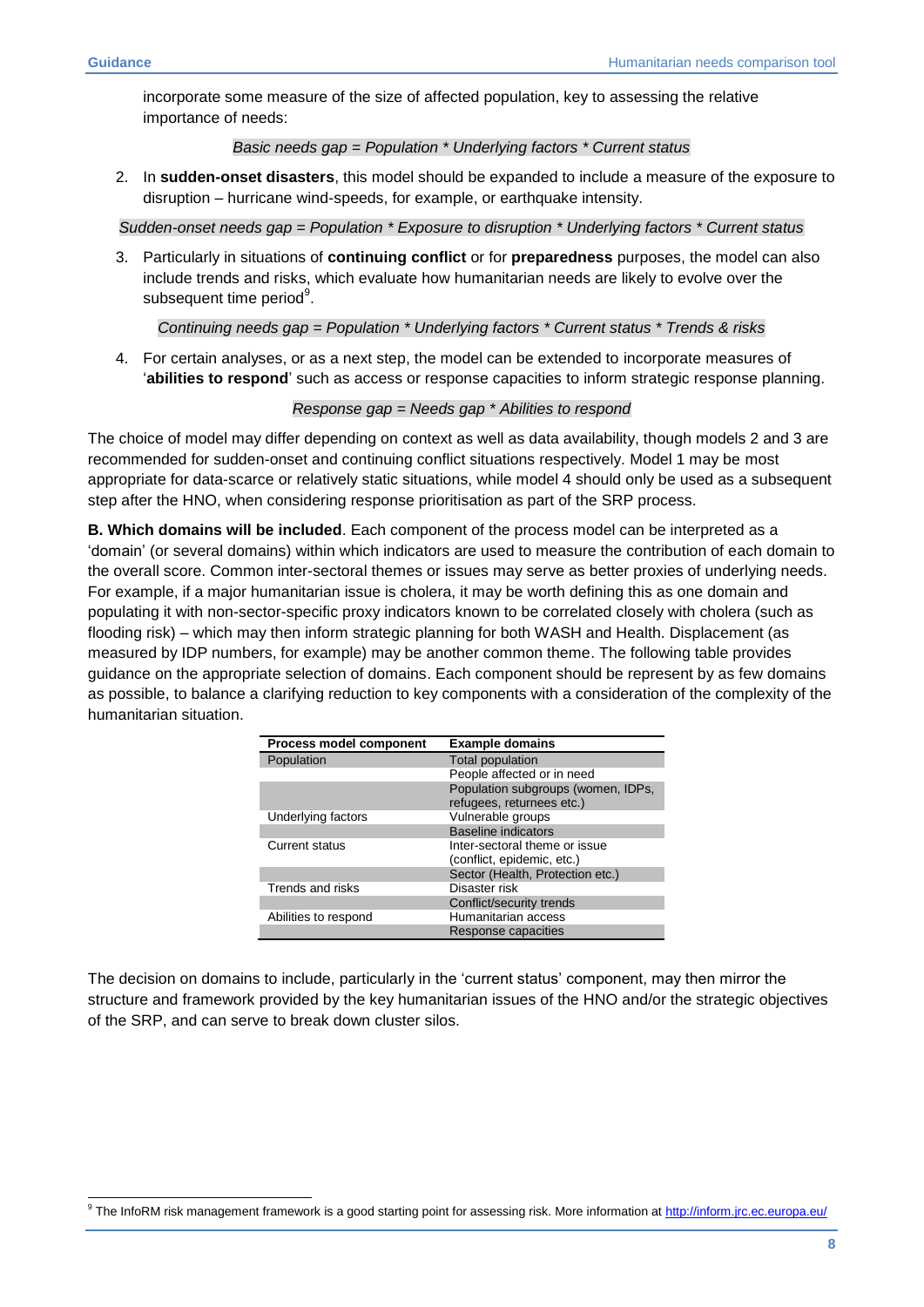## **Data model**

Before proceeding to select indicators for each domain, it is worth reviewing at the inter-cluster level the data model which will be used to assemble the domains and indicators together. This is illustrated in Figure 2.





In this example, the tool is configured to receive data entry at the 2nd administrative level. The white boxes represent individual indicators or datasets, and the orange boxes represent a single domain (a set of indicators or datasets that together characterize a single sector or theme). Each indicator has a score, and the combination of the scores in a domain provide an index. The grey rectangles represent the levels at which indexes can be derived. In this example indexes can be calculated for a single domain (the orange boxes) or an overall index can be generated by amalgamating all the domains into a single index at all geographic levels from level 2 up to national (level 0).

The key decision on the data model to be made at an inter-cluster level is on **the targeted geographic resolution** – with the understanding that a general, large-scale resolution (at the Admin-1 level, for example) may be useful to do comparisons for strategic planning, but may require the averaging of data which is available at smaller-scale resolutions; whereas too small a scale may make it very difficult to find consistently available data and result in large pockets of 'no data', limiting the tool's general applicability. An appropriate balance must be found.

### <span id="page-8-0"></span>**Measurement model (indicator selection)**

The success of the comparison tool depends heavily on an appropriate selection of indicators in each domain (the measurement model). Before selecting indicators, instructions must be given by the inter-cluster group on how indicators must be chosen to ensure consistency of indicators across domains. In particular:

 Indicate whether indicators should measure magnitude (independent of population size) or intensity (i.e. adjusted for population size). This depends upon whether population has been included as a separate component in the process model, in which case **indicators of magnitude** should be selected. If intensity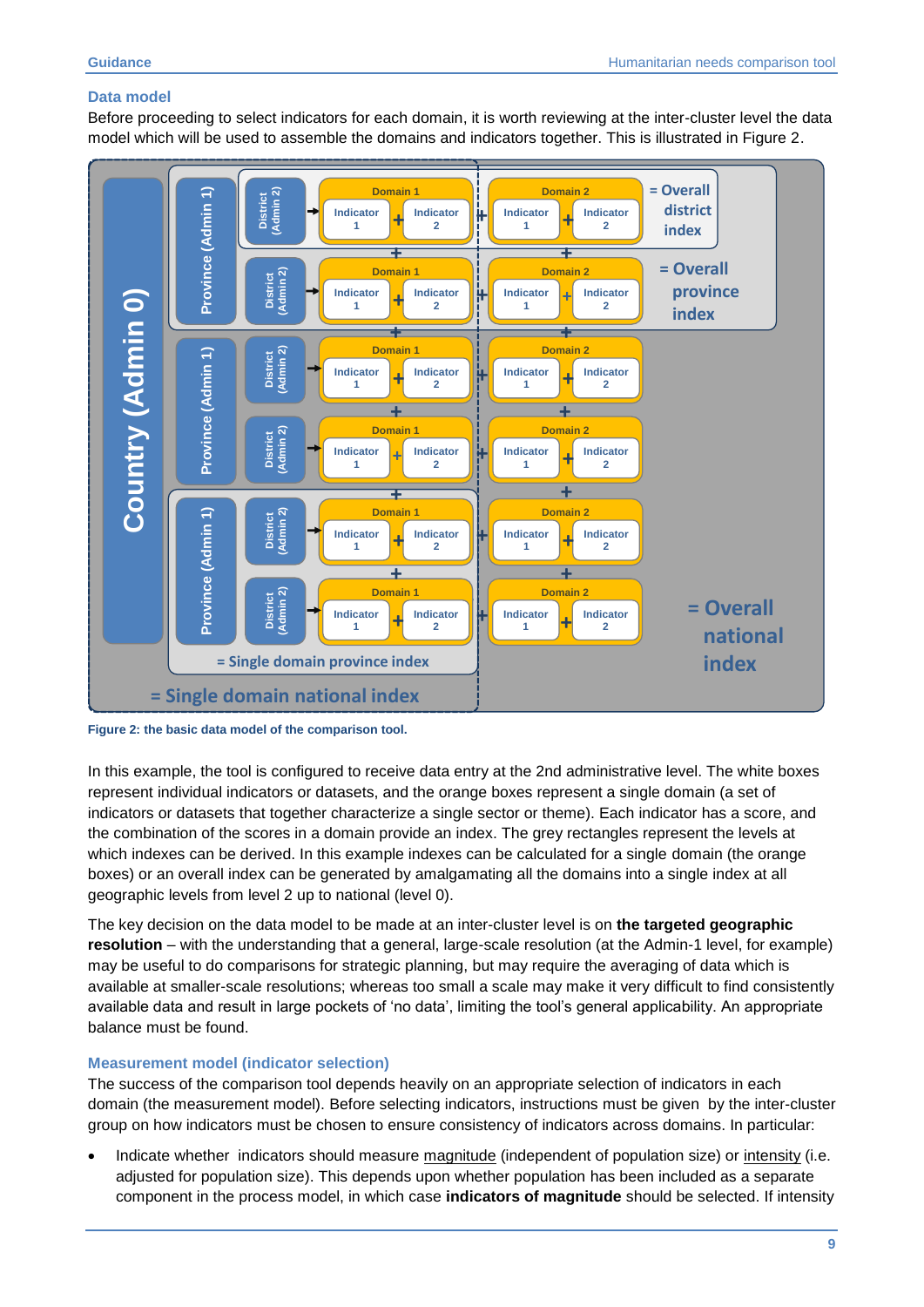<span id="page-9-0"></span>indicators are used, then the impact of different population sizes will already be taken into account within the indicators and should not be included as a separate component in the process model. All indicators in all domains should be one or the other.

 Specify that indicators should be **absolute**, i.e. measure severity of the situation in absolute terms, rather than relative (where results are ranked). This is important because relative indicators can obscure the true severity of needs, understating them for low-ranked areas in a region of consistently high severity, or vice versa.

The inter-cluster group should also allocate specific responsibilities for each domain to a person or group who will select the domain's indicators as well as take the lead in providing the data.

Following these instructions, domain (subject matter) experts in cooperation with data/IM officers must carry out a review of secondary data and for each potential indicator or dataset evaluate the following<sup>10</sup>:

- 1. **Suitability as a domain-wide proxy**. An analysis of composite indices shows that incorporating a large number of separate indicators adds little accuracy for the extra effort involved. It is better to choose a small number of suitable indicators (one or two) which prior experience and expert consensus agree track closely the situation across the whole domain, and thus act as a suitable proxy. This also increases the likelihood of being able to find indicators with good availability of data (or expert knowledge) availability.
- 2. **Non-correlation**. Choosing two indicators which are known to correlate closely with each other effectively leads to redundancy, adding no value to the model and reducing its sensitivity. Identify independent indicators which are not known to be closely associated with any other indicator being included in the model (either in the same domain or others). If two domains are closely related, such as WASH and Health, this may require checking with colleagues in other domains to ensure one domain's indicators are reasonably independent of the other's.
- 3. **Data availability**. Indicators with a comprehensive recent dataset at the appropriate geographic level are preferred. If there is a lack of available data across all areas, the discussion needs to focus either on using a different indicator for which better data is available, or creating an "estimation indicator" based on expert opinion or qualitative evidence – with non-quantitatively-defined categories, or in the worst case a simple Yes/No. A guide to illustrate this process:
	- If the context is data-rich, clusters may choose to identify quantitative indicators (i.e.: Number of schools used to shelter IDPs)
	- If the context is data-challenging, clusters can use ranges (i.e.: Between 1-25% of schools are used to shelter IDPs=1; Between 26-50% of schools are used to shelter IDPs=2)
	- If the context is data-poor, clusters can use incrementing graduation (i.e.: No schools are used to shelter IDPs=0, Some schools are used to shelter IDPs=1, Most schools are used to shelter IDPs=2)

Once suitable indicators have been identified, thresholds need to be defined for each indicator as follows:

4. **Category thresholds**. Appropriate thresholds need to be selected to define the boundaries between different categories. These thresholds can be chosen according to static or global standards, or dependent upon the specific humanitarian context. Each threshold must be clearly defined and recorded, so that an accurate and consistent categorisation can be carried out by those responsible for data collection. Also, thresholds should be set such that a normal situation is represented by a 0 score, and such that all possible indicator values are represented by exactly and only one category (i.e. there is no possible value which would fall outside the defined thresholds, or within several). For example:

<sup>-</sup> $10$  A shorthand way to check the quality of indicators is given by the acronym 'TURC': [T]echnically sound (robust enough to be comparable across time, countries, and crises); [U]nderstandable (simple to grasp and immediately apparent how indicator changes with the underlying situation); [R]elevant (a good proxy of the underlying situation, i.e. closely correlated) and [C]ost-effective (can be collected easily and regularly)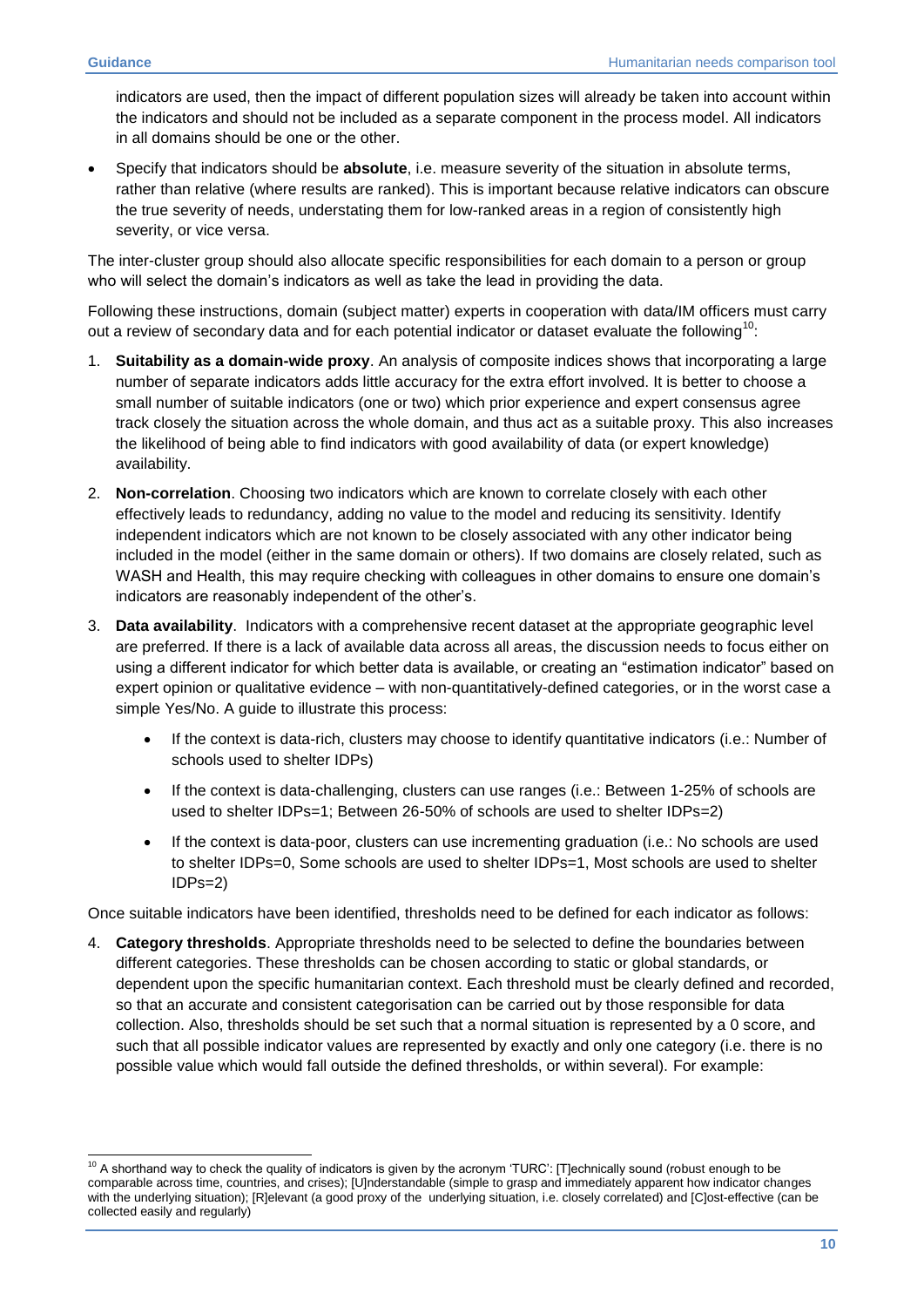-

- An Education indicator on school attendance may be grouped into categories according to local impact, e.g.  $0-25% = no\right.$  concern (0), 26-50% equals some concern (1),  $>50%$  equals significant concern (2).
- A Yes/No WASH indicator may follow Sphere minimum standards, scoring 1 if average water use per person per day is at least 15 litres, or 0 otherwise.
- A qualitative categorical indicator may follow a severity scale, where 0=no impact, 1=minor impact without threat to life, 2=significant suffering but not life-threatening, 3=life-threatening if no assistance provided, 4=deaths are already reported. Data is categorised according to expert consensus.
- 5. **Reliability thresholds**. Similar to the well-defined category thresholds, each indicator must have welldefined reliability criteria, again to ensure consistent application. This means that the decision to assign 'Low', 'Medium' or 'High' reliability to any particular measurement can be made according to these criteria, which should incorporate consideration of the data source (type of organisation), age (when it was collected, compared with the timeframes over which this indicator is likely to change), and collection methodology (if known). Especially for qualitative or expert-opinion based data, these criteria can include information on the level of corroboration between sources, for example "5 experts agree", or "two studies conducted within last year show similar findings." All data sources should be clearly referenced.
- 6. **No data thresholds**. In data poor environments, data availability for a particular indicator may vary across areas. In areas where the data is considerably poorer than others, a threshold should be set to determine at what level of reliability the available data is discarded and recorded as 'no data' instead. For example, one household survey in a geographic area may not be considered adequate and thus recorded as 'no data', whereas a minimum of three household surveys would be required for the data to be included. For areas of no data, there can also be a discussion on whether values for these areas can be estimated or extrapolated consistently, for example by substituting the mean or median value, or should simply be left as 'no data'.

A final step, once all indicators for a domain have been chosen and their thresholds defined, is to consider:

7. **Weighting<sup>11</sup>**. Determining the weight of each indicator within a domain requires careful consultation and consideration with concerned stakeholders, and should be based on expert consensus. Each indicator should be assigned a weight reflecting their importance in relation to the indicators within the same domain. For example, in a domain with three indicators it could be decided that one of the three is twice as important in reflecting the underlying needs as the other two; the other two are of equal importance. This would result in giving the more important indicator a weight of '2', with the others receiving a weight of '1' each.

All information on the chosen domains, indicators, thresholds and weights is reflected directly in the Excel tool, which is then populated by data managers responsible for each domain according to these criteria and definitions.

 $11$  Some clusters, such as WASH at the global level, are developing dedicated tools to assist this weighting process and help establish consensus.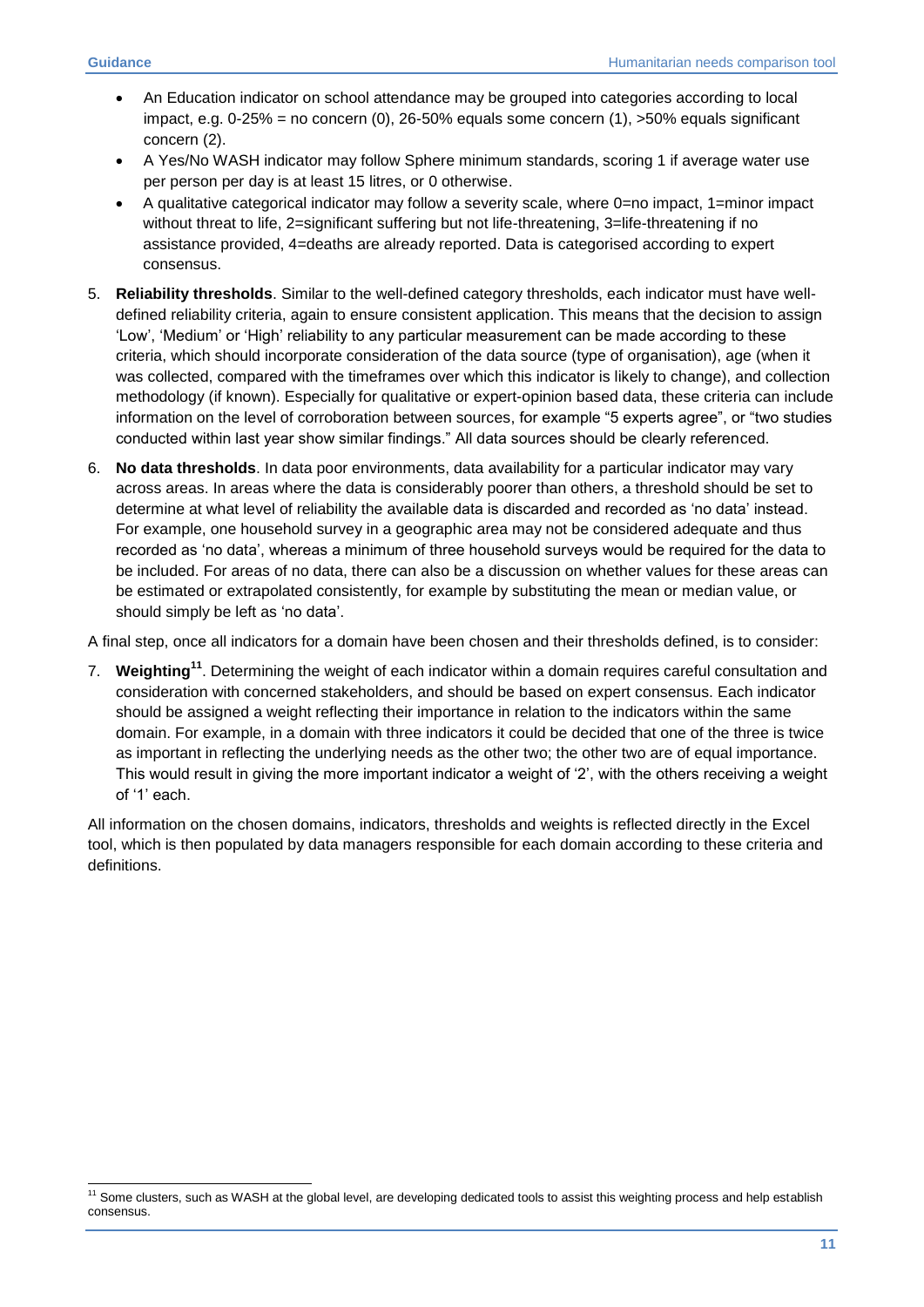## <span id="page-11-0"></span>**Annex 1: Technical notes**

## **Creation of composite index**

- Recognising that different models for constructing the composite index could impact on the resulting index values and any comparison conclusions and decisions based on them, the mathematical model used in this comparison tool is based on lessons learned and best practice from similar indices, while remaining as straightforward as possible to a) facilitate comprehension for users without statistical expertise; b) be broadly applicable to the types of indicators likely to be chosen according to this guidance without requiring modification in each different circumstance; and c) to be easily calculable in Excel. It aims to achieve the right balance between statistical robustness and the realities and necessities of the field.
- The composite index is created through the definition of one or several indicators for each domain. Each indicator can be either boolean (Yes/No) or categorical (e.g. Low/Medium/High/ Severe), Categories need to be mutually exclusive, i.e. multiple selection of several categories is not allowed. Continuous indicators (e.g. in a continuous range from 0.0 to 5.9) may be supported in the future, but currently these need to be split into distinct categories.
- Each indicator score is then normalised to a range of 0 to 1(expressed as % of maximum score). The lower-bound score of 0 is equivalent to 'normal / no concern' and the upper-bound score of 1 is equivalent to 'largest impact / worst concern'. The definition of upper and lower bounds can be adjusted, so that they are based on (for example) observed maxima and minima from the current dataset; maxima/minima from previous datasets in the same context, global observed maxima/minima, or nationally or globally agreed thresholds (such as literacy rates or nutrition scores)
- Within each domain (which may, for example, represent a sector or a cross-cutting theme), the indicators can be weighted by importance, and are then combined additively (using a *weighted arithmetic mean*) to create a composite index in the range 0 to 1 (0-100% of maximum score, as above) for that domain. Arithmetic combination is used both to permit an easy-to-interpret weighting, and to ensure that a value of 0 in one indicator does not lead to an overall domain index of 0, i.e. ignoring the values of other indicators.

Domain index 
$$
D_a = W_1^*i_1 + W_2^*i_2 + W_3^*i_3 + \dots
$$

 An overall index across all domains is then obtained by the multiplicative combination of the domain indices with equal weighting, i.e. the *geometric mean*. This method is used to ensure a more balanced consideration of each domain, such that a doubling of one domain index would be balanced by the halving of another. To ensure that domain indices with a zero value (indicating 'normal') do not lead to an overall index of zero, all zero values are offset by +0.05 before calculating the geometric mean.

Overall index 
$$
O = (D_a * D_b * ... * D_n)^{1/n}
$$

 The equal weighting of domains has been implemented deliberately to prevent potentially long and fruitless discussions which could limit the tool's ability to achieve consensus. If strategic decisions require a consideration of the relative weight / importance of each domain, this should occur during the joint analysis stage, using the domain-specific outputs of the comparison tool as a guide. If variable domain-weighting within the model itself is absolutely essential, it could be adjusted in individual circumstances.

## **Calculation of reliability score**

- The reliability score provides a first approximation of the validity / applicability of the composite index. It is estimated by assigning a 'Low', 'Medium' or 'High' reliability value to each indicator measurement.
- These values are then interpreted as 0, 0.5 and 1 respectively, and combined arithmetically alongside the indicator data, using the same weights, to create a domain reliability score between 0 and 1, which is still visually displayed as 'L' (0-0.33), 'M' (0.34-0.66) and 'H' (0.67-1).
- As with the domain indices, the domain reliability scores are combined multiplicatively to generate an overall reliability score across domains. As above, the geometric mean is calculated using an offset of +0.05 to account for zero-value domain reliability scores.